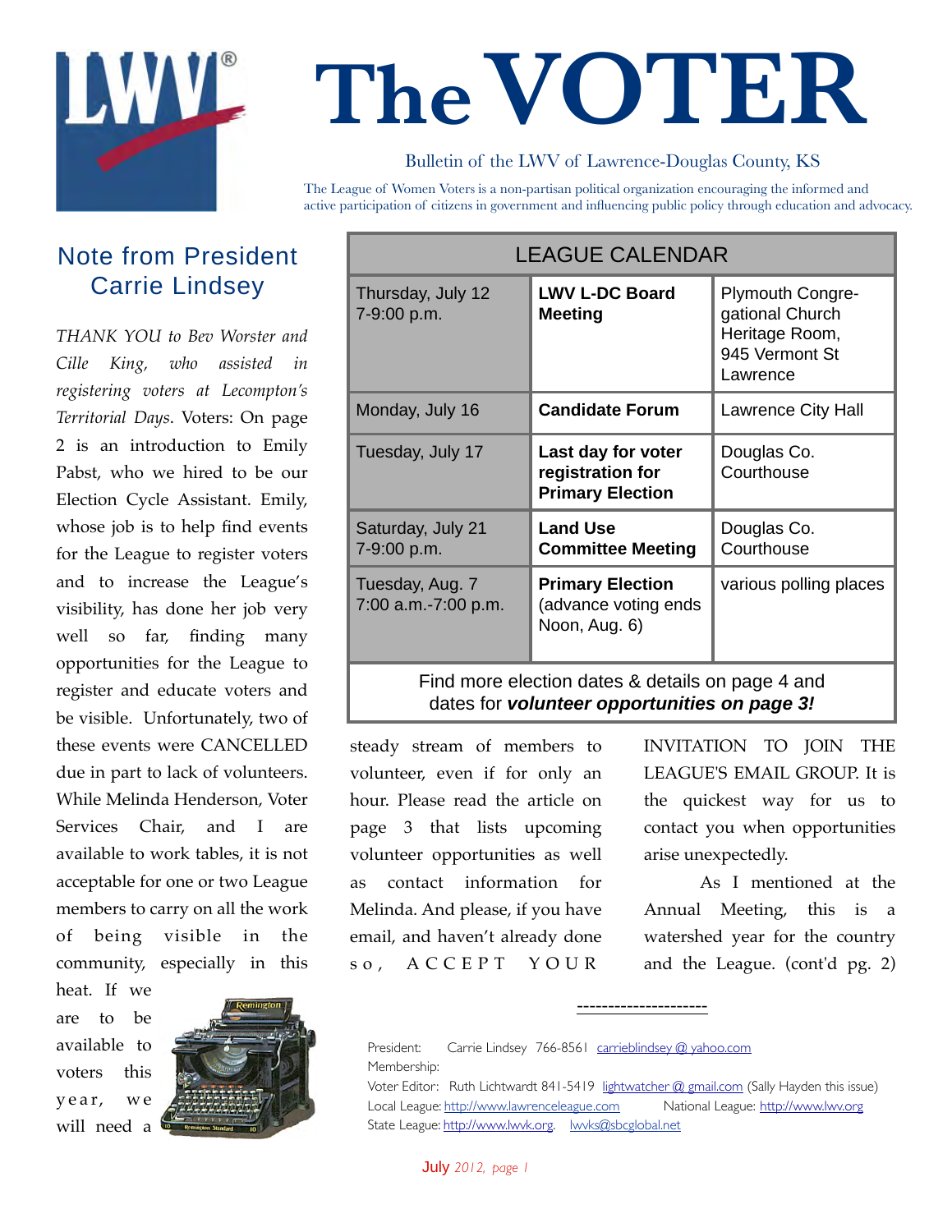Many of the issues the League supports, including many specific to the sovereignty and rights of women, are at stake. The current board is made up of amazing and invested members, but 13 of us cannot do the work for the entire organization. The League, in order to continue as a viable organization, needs to increase its membership. In order to recruit members, we need to use this year as an opportunity to be both visible and forceful in our mission to encourage "the informed and active participation of the citizens in government, work to increase understanding of major public policy issues, and influence public policy through education and advocacy." The League is an historic organization with a mission that meets the needs of today, maybe now more than ever. There are many new faces on the political horizon with ideas, positions, and messages that are both in line with and abhorrent to the League of Women Voter's ideas, positions, and message. The League is a volunteer, memberdriven organization. Our local League has a very small budget and we do one fundraising letter per year. That means we rely on the labor of our members to do the vital work of continuing the League's mission. There are

many ways to be involved and *if you wish for the local League to continue to be a healthy organization, please be involved today.*

## **LET'S START THINKING ABOUT HOW WE EDUCATE CITIZENS ON CIVICS**

Part of the League's original mission was to make sure that women, having received the right to vote, became educated about the process and the issues. It often seems that in today's very political world, understanding the process is the last thing on anyone's mind. As a result, there is significant misunderstanding of the role of government and the election process. Democracy "by the people" has been hijacked by crushing amounts of money, with the Citizen's United case opening the door to recordbreaking spending. As we pick activities for the League to focus on in the future, we should consider that all elements of our educational outreach, on issues or otherwise, should include the HOW as well as the WHY.

 $- CL$ 



# **Meet the League's New Election Cycle Assistant**

The LWV-LDC hired Emily Pabst to work part-time through the



general election to increase the League's visibility and support voter registration. She'll identify opportunities for voter registration throughout Douglas County and help Melinda Henderson with the logistics of these events, while *League members will be counted on to staff the registration tables.*

A Columbia, Missouri, native, Emily moved to Lawrence in 2009 to pursue a master's degree in geography at KU. Shortly after graduating in 2011, she began her current position as a redistricting assistant with the Kansas Legislative Research Department.

## VOTING IN THE PRIMARY

The primaries for Republicans and Democrats will be held August 7th. Primary Elections decide who will be on the ballot for the General Election, and by extension, who are the choices for our leaders of tomorrow.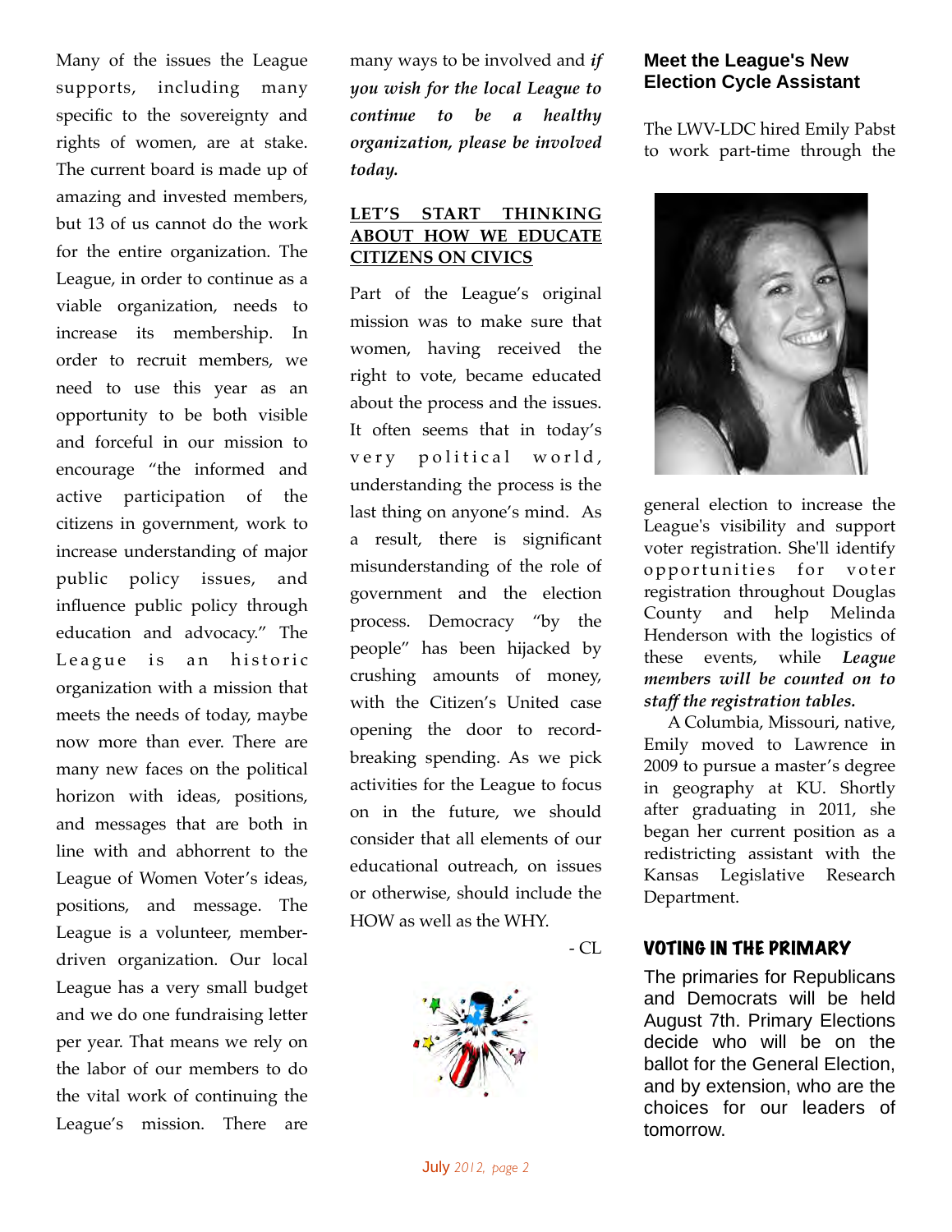# **Voter Registration and Voter Education Starts NOW!**

FINALLY. Late on the evening of June 7th, three U.S. District Court judges created new redistricting maps for the state of Kansas; Lawrence and Douglas County saw several changes. All of Douglas County now resides in the 2nd Congressional District, and the state Senate, Representative, and Board of Education maps saw changes as well. Earlier this year, changes were made at the county level to the three county commission districts. The new maps are at http://redistricting.ks.gov/ Plans/district\_court.html Additionally, legislation passed in 2011 includes pushing back the deadline for voter registration from the 15th day to the 21st day prior to the election (to end the overlap between the beginning of advance voting and the end of voter registration) and requiring voters to produce a photo ID to vote.

So we have two big goals before us: educate voters in Douglas County about these changes and register as many voters as possible between now and October 15th. *In order to accomplish these goals, the League membership is going to need to step up and participate.* 

# *What can you do to help?*

**1. Submit questions for the candidates.**

The League is a member of the Voter Education Coalition (VEC), the local umbrella non-partisan organization created to promote civil dialogue and broad participation of citizens and candidates through community forums. The VEC is planning to host a forum on July 16th at City Hall, to which candidates for these partisan primary elections have been invited: 2nd Congressional District (Democrats) and Kansas Senate districts  $2, 3$  and  $19$ (Republicans). The VEC is also planning activities in September and October, prior to the general election. Additionally, we will be putting together a Voter Guide for the general election. So pull out your national and state League positions, review them, and come up with some great questions we can ask these candidates regarding their support of our positions. If you don't have a hard copy of our positions, you can find them online at our website: http:// lawrenceleague.com/ Positions.html.

#### **2. Volunteer to staff a Voter Registration/Education table at upcoming events.**

We can register voters through October 16th and we can do voter education until the general election (November 6th). Two of the opportunities we have scheduled so far:

• Farmers' Market, Baldwin City, Saturday mornings, 8:00– noon; through September.

• Final Fridays, Downtown Lawrence, 5:00–9:00 p.m., July 27, Aug 31, Sep 28, Oct 26.

 Opportunities Emily Pabst, our temporary Election Cycle Assistant, is working on for us for the next couple of months include:

• Local grocery stores, sporting events (sadly, we were unable to get enough volunteers to do the recent Tour of Lawrence), the library, and the annual sidewalk sale. We also want to consider opportunities to register students once school begins again.

 *If you are interested in volunteering at any of these activities,* please contact

 Melinda (melin@sunflower.com 841-8191). If you have any other ideas about how to be visible to register and educate voters over the next few months, she wants to hear those, too.

## **3. Volunteer to help put together the Voter Guide for the general election.**

#### **4. Donate**

*If you aren't able to help staff a table, can you donate something*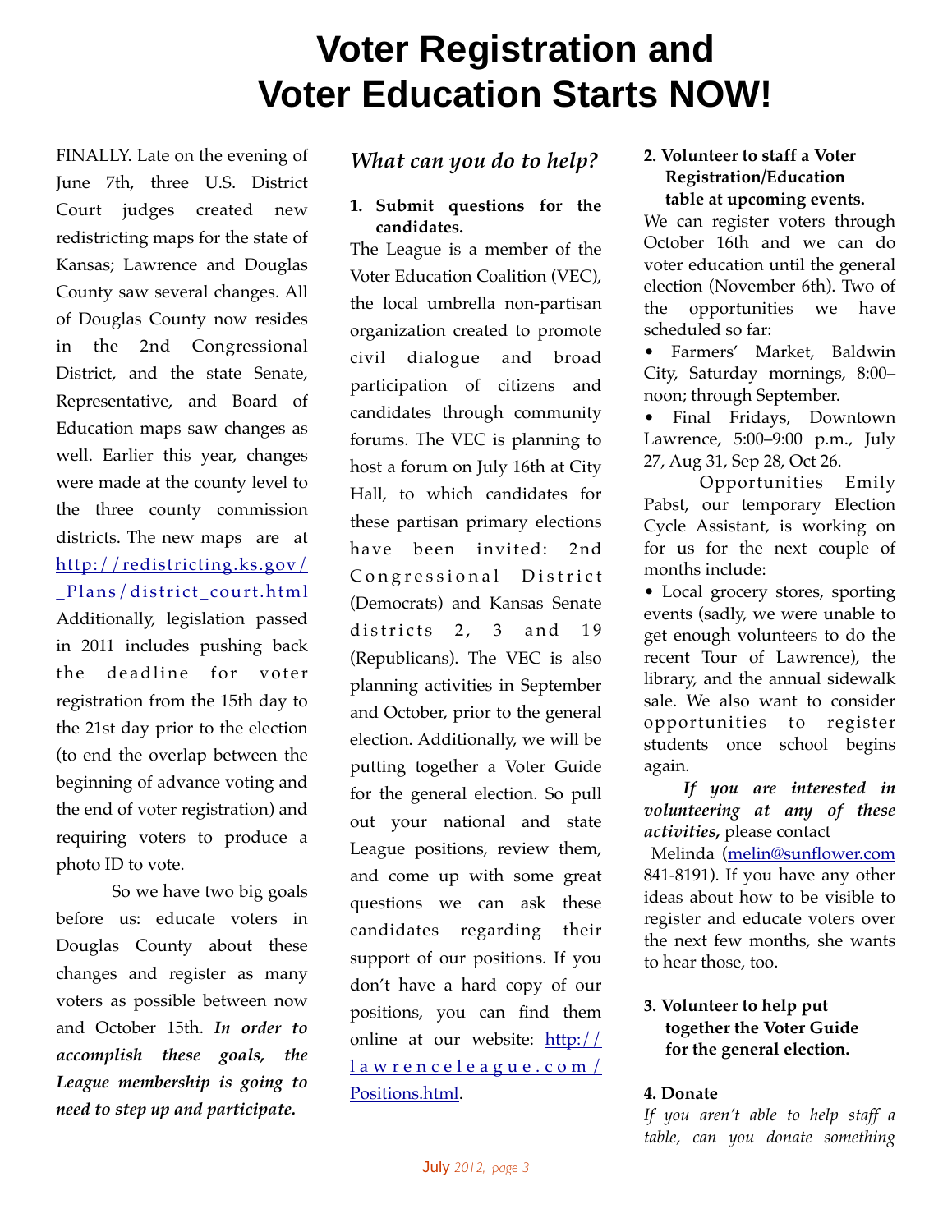*from the list below or give funds to purchase one or more of the items?*

- A case of bottled water (it's a long, hot summer, and many of these tabling opportunities will be outside)
- •Padded folding chairs for the volunteers
- •An easy-set-up canopy to shade the volunteers (\$100-150)
- Cover the cost of laminating five maps for the table

If we haven't heard from you about how you'd like to help, Emily will be contacting you soon. This is a watershed election year for many reasons. But remember…League is only as good as its membership makes it. Thank you.

-Melinda



Tellers Restaurant is hosting a Meet & Greet with candidates for State Senate, State Representative, and County Commission, July 18th from  $6 - 8$  p.m. KLWN will be covering this event live on-air and it is open to the public. This event is free, however, dinner reservations are suggested.

# **UPCOMING 2012 ELECTION DATES**

- •**Tue Jul 17**: Last day to register for primary elections
- •**Wed Jul 18**: Advance voting for primary begins
- •**Mon Aug 6, at Noon:** Advance voting for primary, in person at County Courthouse, closes
- •**Tue Aug 7:** Primary Election
- •**Tue Oct 16**: Last day to register for general election
- •**Wed Oct 17**: Advance voting for general election begins
- •**Mon Nov 5, at Noon**: Last day to advance vote for general election in person at County Courthouse
- •**Tue Nov. 6:** General Election

Polling places are open 7 a.m.–7 p.m. on Election Day. You will be able to vote if you are in line at your polling place before 7 p.m.

# **Do I need to show ID at the voting poll?**

As of Jan 1, 2012, Kansas law requires all voters (except those meeting specific qualifications) to present photo identification at the polls. Registered voters who do not possess one of the IDs below are entitled to receive a free non-driver ID card from the Kansas Division of Motor Vehicles by signing an affidavit affirming that the ID is needed for voting. Persons age 65 or older may use expired photo ID documents.

# **Acceptable forms of ID:**

- •Driver's license issued by any U.S. state or district
- •State ID card issued by any state or district
- •U.S. passport
- •Local, state, or federal employee badge or ID document
- •U.S. military ID
- •Kansas student ID from an accredited post-secondary education institution
- •Local, state, or federal public assistance ID card
- Concealed carry license from any state or district

#### **Voters who are not required to present photo ID when votin**g:

• People with a permanent physical disability that makes it impossible to travel to obtain ID

• People whose religious beliefs p r o h i b i t p h o t o g r a p h i c identification (there are additional requirements to qualify for this exemption)

**Do I need to prove my citizenship before I can vote?** After Jan 1, 2013, Kansas law will require voters registering for the first time in Kansas to provide proof of U.S. citizenship before they may be entered onto the voter rolls. If you have successfully registered to vote before that date, you will not have to prove your U.S. citizenship in order to vote.

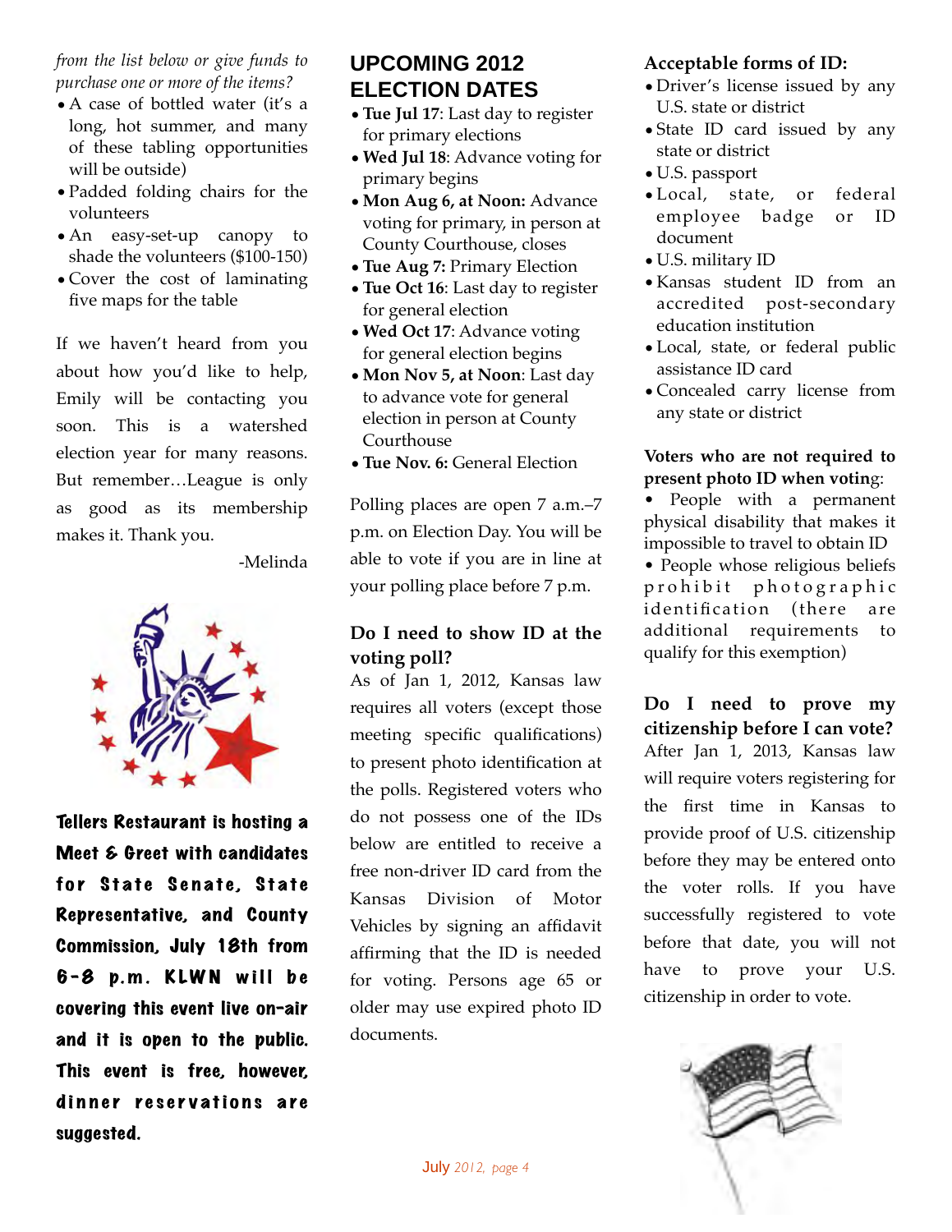# **LAND USE COMMITTEE**

The May meeting of the Land Use Committee (LUC) was held at the Merc on the 19th at 7 p.m. The Committee discussed agenda items for the Planning Commission (PC) May 21 meeting and decided to write one letter to the PC on one major issue**:** the question before the PC of reviewing and approving a "package deal" for development of a 50-acre recreational center to be surrounded by almost 100 acres of additional commercial zoning on the northwest side of the intersection of K-10 and  $6<sup>th</sup>$ Street.

BACKGROUND The planning changes required approval by the PC of three separate items: changing the comprehensive plan (CP, Horizon 2020, which until now designated this west side of the 6<sup>th</sup> and K-10 node for industrial, employment-related use); approving the text change to the Land Development Code (LDC) to include a new Community Commercial District, CC600, that would allow a total of 600,000 square feet for retail use to be associated with this community recreational center; and rezoning the 146 acres to a new CC600 District. Changing the comprehensive plan involved not only changing the Commercial Land Use chapter of the CP, but also the West of K-10 Plan (Chapter 14, Specific Plans), and would change the nodal plan for the  $6<sup>th</sup>$  & K-10 intersection to CC600. This nodal plan change would also include the already zoned commercial use on the east side. [NOTE: Changing the LDC to include the new CC600 District *allows a maximum of two "big-box" stores exceeding 100,000 sq. ft. of gross area.* By definition a big-box store may be 50,000-200,000 sq. ft.] This redirection of *Horizon 2020* from industrial park-type use on the west side of this node *would allow a commercial center approaching, in size, a regional draw type.*

OUR LETTER: This would be such a major shift in use and "weight" as an activity center to this intersection that we were concerned about the impact on all of Lawrence, especially on the Downtown. (A recent professional analysis by a consultant has determined that we are over zoned for commercial land use.) Therefore, we included all three items in one letter and *asked that all three items be denied.* Our reasoning:

(a) The proper procedure for adopting the first two items—the CP change and the text amendment to the LDC—had not been completed before the public hearing on the zoning change occurred.

(b) The impact on the city, but more importantly the impact on the Downtown, of the more acres of intensive and concentrated commercial zoning was not adequately studied by impartial consultants, as required by the Comprehensive Plan.

(c) The impact on the city of losing the prime location as an industrial-business employment center was not considered. We asked if it wouldn't be better to preserve the area for industrial use as currently recommended.

(d) The effect of the change in traffic intensity from industrial use to that of intensive commercial on that node and on 6th Street had not been properly studied by professionals.

(e) The staff acknowledged that the types of retail uses going into this node should be controlled, however, they did not provide an effective method. We suggested using a Planned Development Overlay District or a Special Use approach.

OUTCOME: The Planning Commission approved the Staff Report and all three items discussed above. The City Commission has engaged an architectural firm for the recreational center plans. The rezoning will be considered in August.

July *2012, page 5*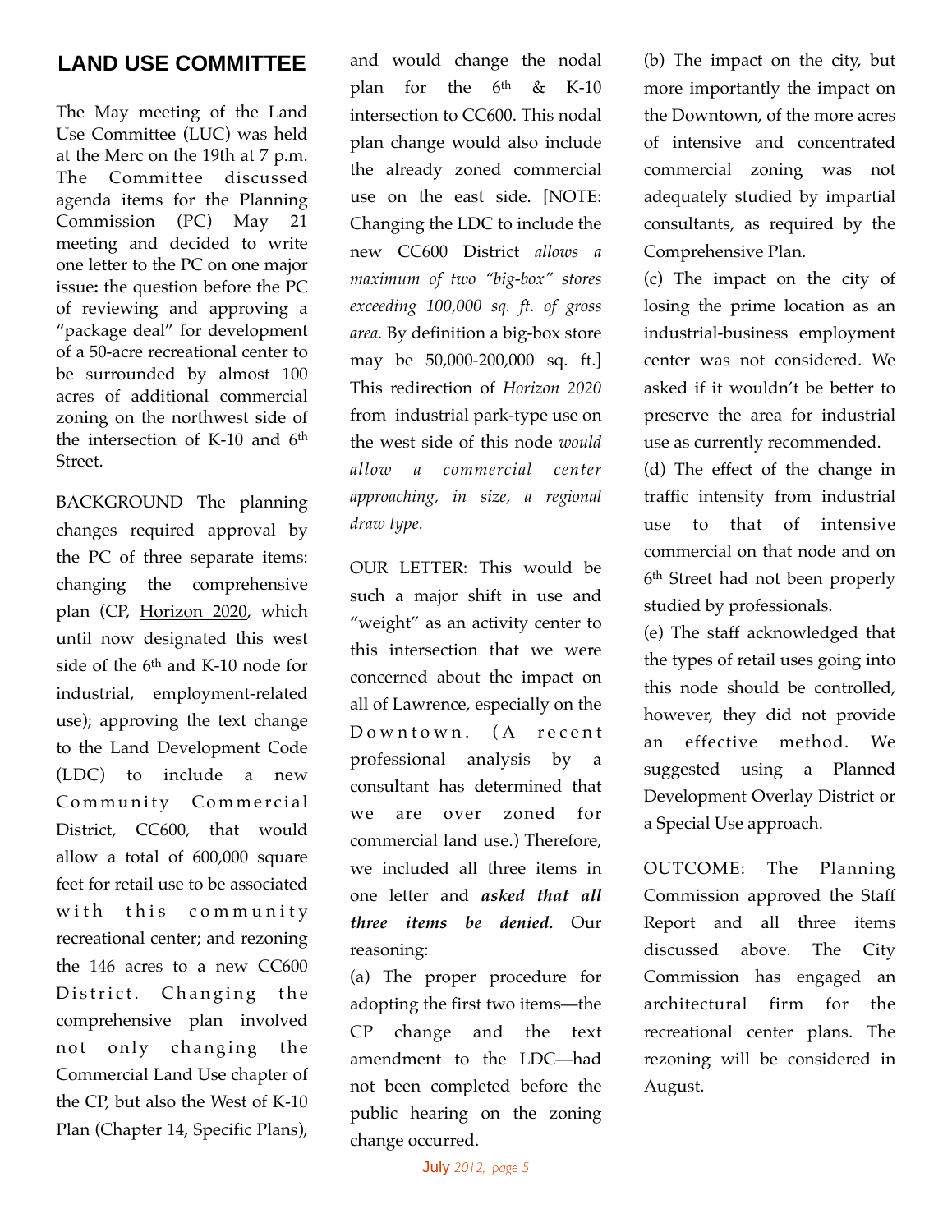# **Volunteer for substitute** *Voter* **Editor**

If you could put together the newsletter in Sept., Oct., Nov., or next Feb. (Editor Ruth will be traveling and unavailable), please offer your help to rlichtwardr@earthlink.net or contact President Carrie.

# **Highlights of the May Board Meeting**

May 10, 2012, 7–9 p.m.

**Present:** Carrie Lindsey (President), David Burress (President Elect), Marjorie Cole (Treasurer), Caleb Morse (Secretary); Directors: Margaret Arnold, Bonnie Dunham, James Dunn, Sally Hayden, Melinda Henderson, Cille King, Marlene Merrill. **Absent:** Ruth Lichtwardt, Milton Scott. **Members present:** Alan Black, Nancy Dunn, Betty Lichtwardt, Bob Lichtwardt.

**Treasurer's report.** Marjorie reported total income for April of \$941.00 and expenses of \$294.10. Income: \$111 contributions, \$830 dues; also, \$538 was collected for Annual Meeting lunches, but those bills are still outstanding. Expense: \$25 to LWV-Concord-Carlisle, \$110 for State Meeting registrations, \$125 for the March *Voter*  printing, and \$33.60 for postage and postcards. As of May 1, balances in various accounts:  $Checking = $3666.55$  Money Market = \$4398.30  $Stucky = $7115.40$  Judiciary =  $$1088.58$ Three dues scholarships have been awarded; the Dues Scholarship fund (subset of the General Fund) currently has \$155 available.

**President's Report.** Carrie reported on a successful Annual Meeting. She noted that directions to the Board include looking at partnering with the Older Women's League on the issue of death with dignity. Also: [A] She heard from Alan Cowles, former Board member of the Lawrence-Douglas County Health Department, that he is proposing the City adopt a policy requiring appointed boards to receive information on the Open Meetings Act. Carrie offered to write a letter of support on behalf of the League.

[B] League presented a letter to the City Commission on a proposed collaboration between the Chamber, County and City that would focus on recruiting businesses to bring in new primary jobs. The letter was well received, and Mayor Bob Schumm said he appreciated League sending it. The City directed staff and the Chamber to present answers to the questions asked and bring it back to the Commission.

[C] Carrie suggested a plan of action to prevent misunderstandings re: land use and the League positions

and to better divvy up the work load, so Betty Lichtwardt doesn't have to shoulder so much of the burden singlehandedly. These items comprise the proposed plan:

- 1. Plan in advance, annually, which board member will attend each Planning Commission meeting.
- 2. Convey to the general membership that if they wish this committee to continue, there must be more active participation by more members.
- 3. Appoint someone at each LUC meeting to write letters that Betty can assist in editing.
- 4. Have every letter refer to the specific part of the Land Use/League position related to the letter's topic.
- 5. Require that the letter be proofread by at least three people, two who attended the meeting and another board member besides that who attended the meeting.
- 6. Final DRAFT of letter should be sent to Board President and all members who attended LUC.
- 7. If a letter is going to endorse a letter by another organization, the Board must be notified so objections, if any, can be made. Also notify the organization whose letter we are endorsing.
- 9. A request should be sent to other organizations to please notify the League President and Land Use Committee Chair when they will be referring to our letters in public meetings.
- 10. Members should be reminded via email and in the newsletter of our policies related to 4.

After some discussion on this plan, no action was taken; see further discussion below.

## **Action and Discussion Items**

**Observers** Kay Hale has volunteered to serve as our observer for City Commission meetings.

**Stucky Award.** FSHS graduate Billy Barnes received the 2012 Stucky Award. He had already registered to vote before the award ceremony and was very excited to receive the award. He plans to pursue a degree in sports management at university.

**National Convention.** Carrie pointed out that the \$1000 allocated in the annual budget to defray the cost of travel to National Convention is not nearly enough to cover the delegate's expenses, even though she (Cille King) has found a roommate. After discussion, it was moved, seconded, and passed that Cille turn in all receipts for reimbursement, and that the additional budget deficit will be covered through fundraising. Nancy Dunn, who will be attending National Convention with James anyway, volunteered to serve as our second delegate. It was moved & seconded to accept her offer, with the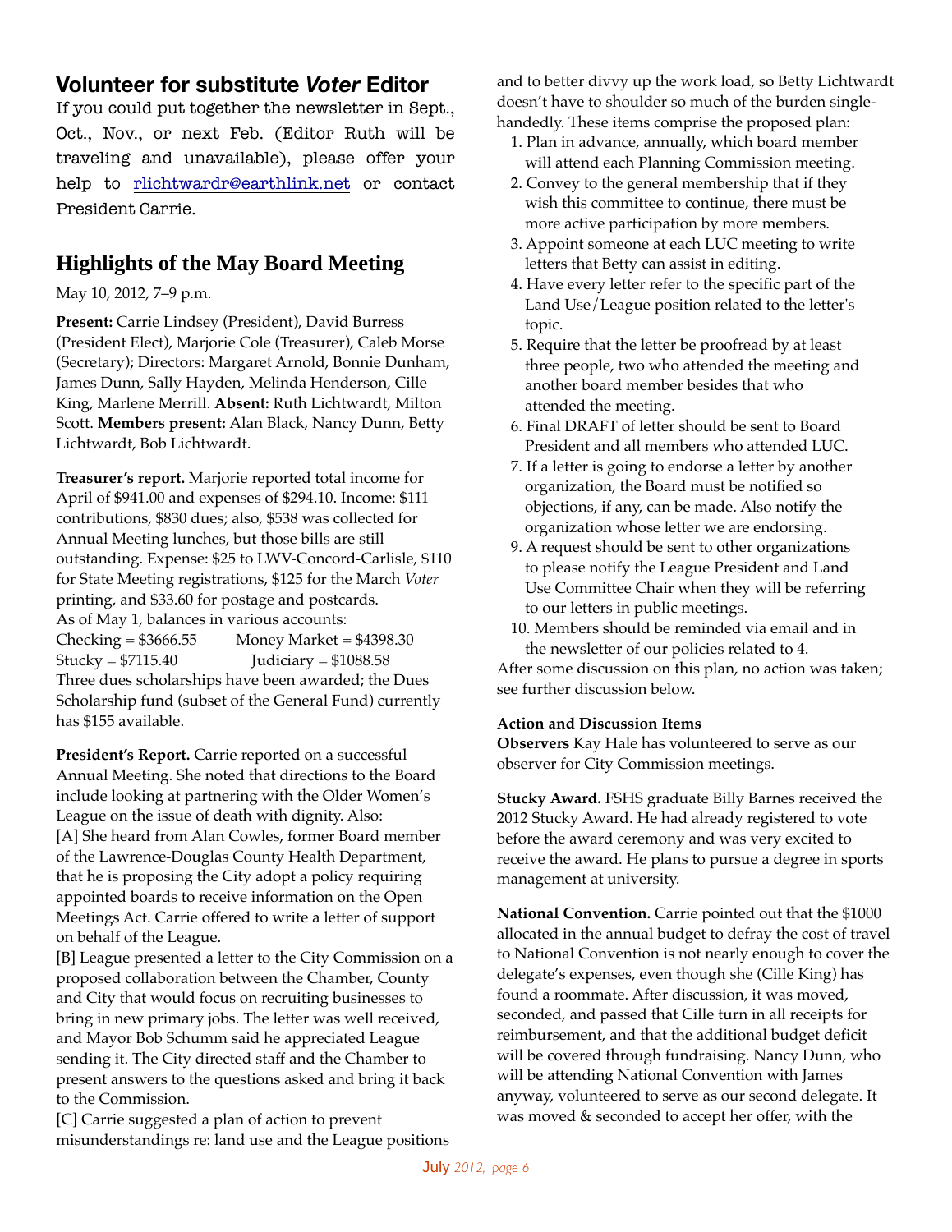suggestion that she treat the registration fee as an in-kind donation to the League.

**Vote on Privatization Study Consensus Meeting.** David presented a report on the consensus statement arrived at (by consensus!) at the May 5 consensus meeting on the LWV US Privatization Study. It was unanimously voted to submit it to the LWV US study committee.

**LUC meetings and letters.** As noted above in the President's report, Carrie had concerns that some letters sent to the City and Planning Commission in recent months did not reflect well on the League, and that the League is taking advantage of Betty Lichtwardt's good will and work ethic by asking her to do so much of the work carried out under the aegis of the Land Use Committee. Carrie circulated a calendar of coming LUC meetings and solicited board members to commit to attending one. She also had recommendations on future meetings and actions of the LUC (see President's report, above), specific to the LUC and not applicable to all committees. Carrie voiced her concern that people who are not current League members have too much involvement in the LUC and suggested that these people be removed from the LUC distribution list. Alan Black asked why it would be an issue if non-members had a chance to see and comment on drafts of letters (the only sensitive information shared on the list) and Betty noted that all but two of the people on the distribution list are current members, and those two are past members. The LUC has not broadcast its activities to the general public.

 Bob Lichtwardt commented that Betty continues with her work for the LUC because many people (planning staff included) have told her that it's important work. Carrie concurs, but also thinks League is expecting too much from Betty and letting her down by not having others contribute. Betty said it would be good to get people more involved, but to have as a policy that someone else besides Betty, who knows the issues best, should write letters [see President's report, suggestion 3] is just impractical, since Betty would still have to check them all for factual accuracy. Margaret asked how the Board and general members could become more educated about planning issues. Betty suggested that KU urban planning faculty could instruct us all in urban planning, but noted many of the issues are complicated and people learn about consequences of some regulations only after years of paying attention to how particular issues play out. Betty suggested that one thing we could do as a group would be to formulate some general recommendations to the city about how to improve the process and outcome of planning. Melinda said it would be better if League was more proactive rather than reactive on planning issues. Alan noted that one issue we might work on is proportional representation: The

County Commission selects half of the Planning Commissioners (mostly from outside the Lawrence city limits), even though only 8% of the county's population resides outside of Lawrence. Bob noted that Betty has accumulated an extensive library on planning and is willing to lend these documents to interested members. No action was taken on this item.

**New policy.** Melinda circulated an amendment to Policy #19 adding language governing the listserv; the language was adopted unanimously. Melinda will run the listserv; Caleb will continue to run the website. He will send out on the listserv a call to members who do not want their images posted on the website.

#### **Committee Reports.**

**Membership and Leadership Development.** Bonnie is working on a history of LWV L-DC; when done it will be posted on the website. One thing she learned in her research is that membership levels were higher when we had meals at membership meetings. The poor turnout at the last Brown Bag Lunch was disappointing and Bonnie is may set up a short survey to help her figure out why. She is still meeting with Gwen Elliott, our MLD coach.

**LWVK Board.** James reported the Great Bend League, having run into membership and leadership problems, is considering going on a hiatus or at least suspending their bylaws. The Emporia League suspended their bylaws several years ago, in an effort to keep their chapter going with a different leadership organization; it is reported to be successful by participants, though their membership has not grown appreciably.

**Voter Service.** Melinda reported that she had joined the Facebook Vote 411 team, and is getting more updates from them every day. Either LWV K or LWV US will be responsible for populating our site with questions for state and national races; we'll do the local races. The Voter Education Coalition, co-chaired this year by Jane Bateman and Ann Gardner, does not plan to carry out voter registration activities at this time, so we are free to do as we please there (see elsewhere in this issue for action in that area).

 Melinda and Carrie visited with a sorority at Baker University, whose members wanted information on good citizenship issues and how to register to vote. Melinda explained to them why you might select a political party, and how you do it.

-Caleb Morse



July *2012, page 7*